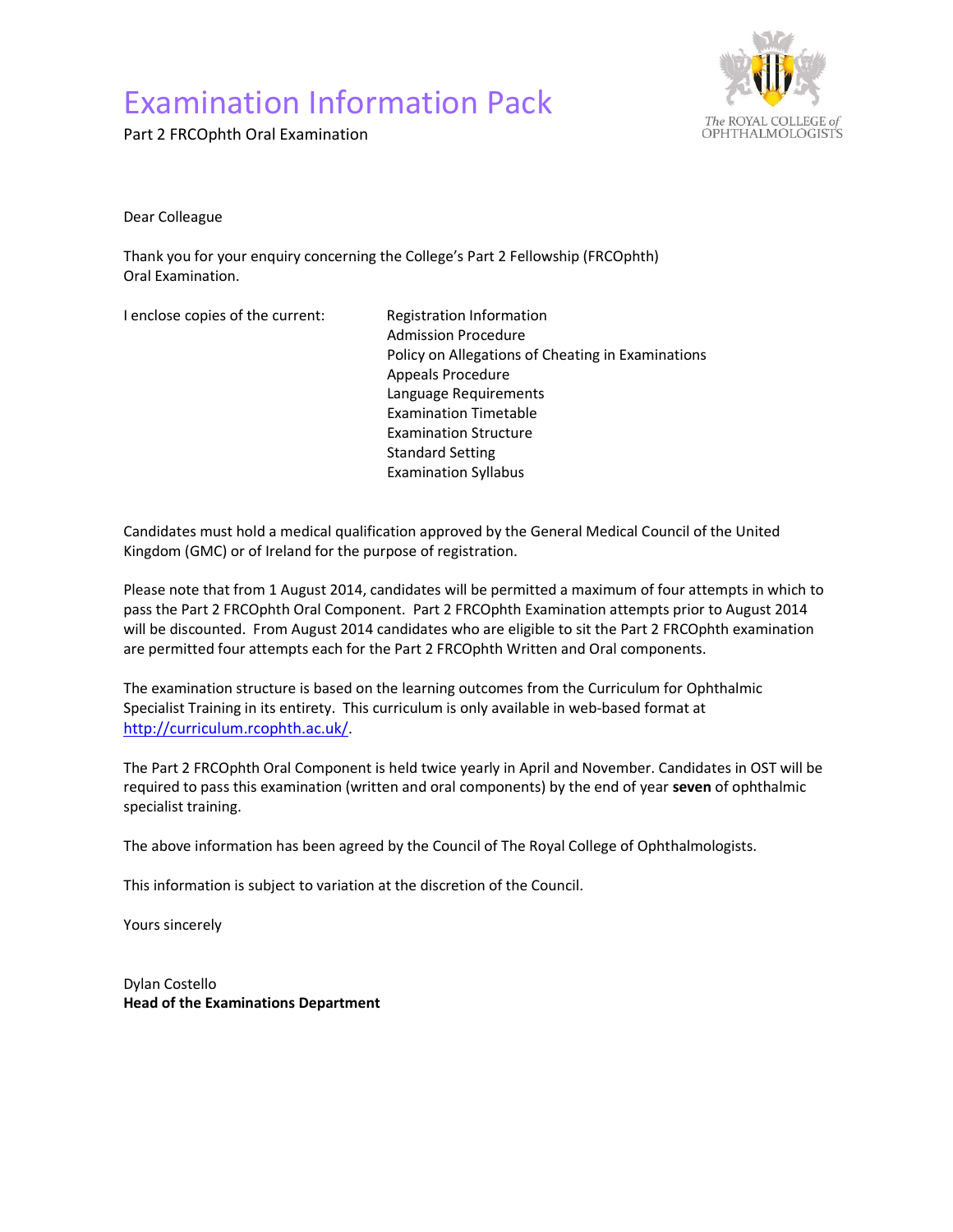## Regulations

The following notes on the regulations concerning applications for admission to the examinations are published for the guidance of candidates:

- 1. Completed applications for admission to an examination must reach the Examinations Department no later than 5.00pm on the closing date, namely approximately ten weeks before the exam is held. It is not possible accept applications received after the closing date.
- 2. The applications must be accompanied by the fee and such certification as is required by the regulations. If you cannot supply all the relevant certification you must contact the Examinations Department or supply a covering letter as to the reasons why. All outstanding certification must be received **BEFORE** the closing date, otherwise the candidate will be withdrawn from the examination and forfeit their examination fee. Applications submitted without the required fee will not be accepted.
- 3. Upon receipt of application the Examinations Department will send all candidates a written receipt. Detailed instructions including written and clinical examination dates will be dispatched to all candidates within ten days after the closing date for receipt of applications.
- 4. Applicants wishing to withdraw their entry for an examination must notify the Examinations Department in writing by 5.00pm on the closing date for receipt of applications. Fees cannot be refunded after this time.
- 5. Applicants must apply for entry visas for the United Kingdom in good time prior to the date of the examination. In exceptional circumstances, if written evidence of the refusal of a visa is provided, the Examinations Committee will consider requests for candidates to withdraw their examination entry, subject to the receipt of a 20% administration charge.
- 6. Candidates unable to attend an examination will forfeit their examination fee. In exceptional circumstances, the Examinations Committee will consider requests to withdraw a candidate's entry from the examination sitting subject to receipt of written supplementary evidence (e.g. a detailed medical certificate, a death certificate for a close family member) and subject to a 20% administration charge. Please note that lack of preparation is not considered a suitable reason to withdraw from an examination.
- 7. All candidates will receive feedback regarding their individual performance in the examinations.
- 8. Results are sent via email with the Pass List being displayed on the College Website. Results are only released upon approval of the Senior Examiner. We regret that examination results are not available by post or telephone.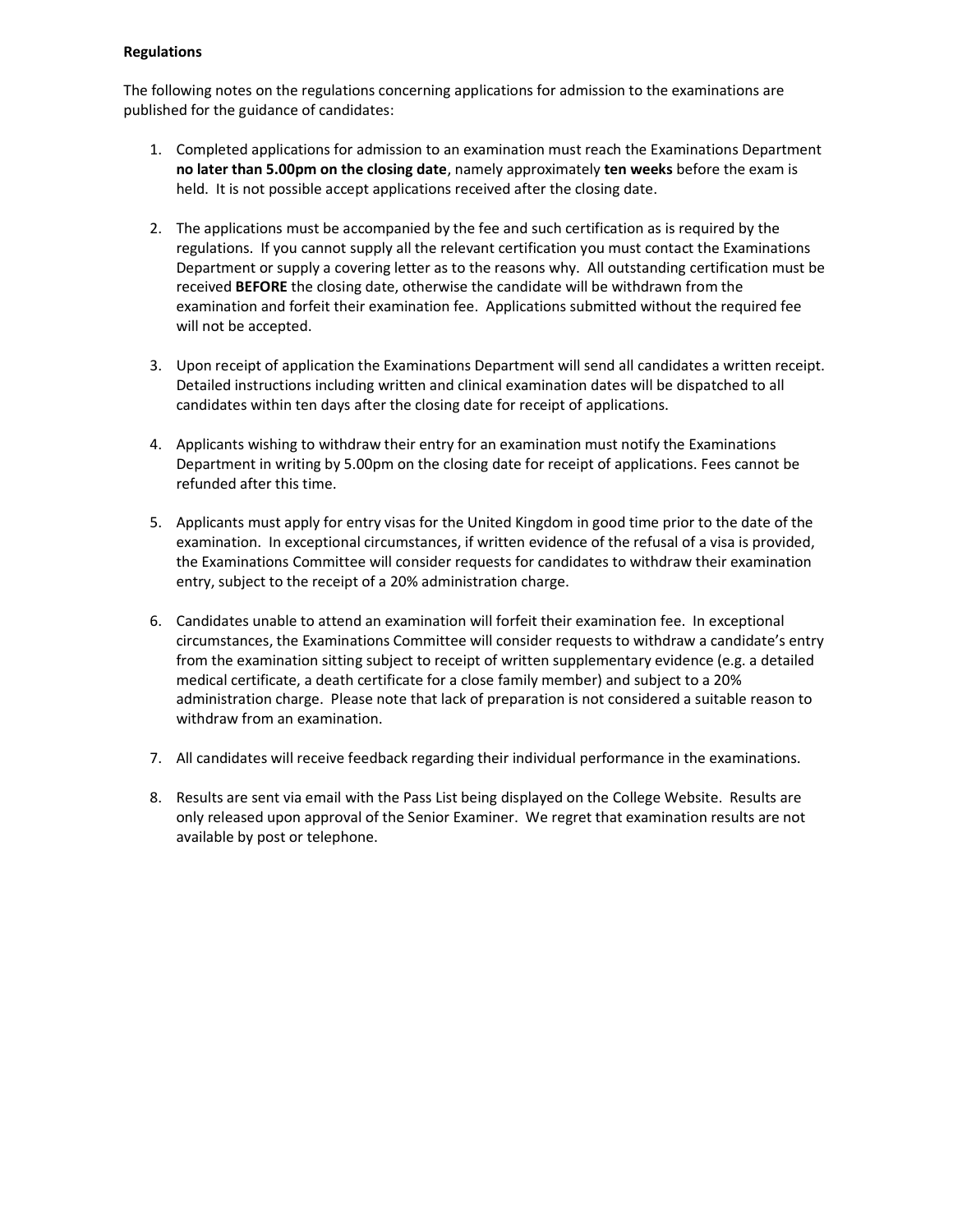#### Practical Examination Procedures

- 1. Unless notified, candidates are not permitted to use calculators in any section of the examinations.
- 2. Candidates are only allowed to bring their own clinical equipment into the examination in a clear plastic pencil case or plastic bag.
- 3. Candidates are forbidden to communicate in any way with, seek assistance from, give assistance to, or interfere with the work of other candidates or the invigilators in the examination room or elsewhere during the period of the examination, or indulge in any other form of unfair practice.
- 4. The Senior Invigilator has the power to expel a candidate from the examination.
- 5. Candidates are advised to read the Policy on Allegations of Cheating and Misconduct in Examinations regarding examinations.
- 6. Candidates are not allowed to use mobile phones or other electronic equipment including smart watches. All devices must be switched off and must not be kept on the candidate's person. Clear instructions will be given to candidates regarding the timing of the examination.
- 7. Photographic identification (such as a passport or photographic driver's licence) will be checked before candidates are admitted to the examination.
- 8. For clinical examinations, candidates are required to present themselves in good time and are required to wear name badges throughout the examination period (these will be supplied by the Royal College of Ophthalmologists). The start of the examination cannot be delayed for candidates arriving late.
- 9. For clinical exams candidates must be appropriately dressed and should follow the Department of Health 'Bare Below the Elbows' guidelines.
- 10. No books, written material (including passports) or electronic equipment may be consulted during the examination and are not permitted on a candidate's person.
- 11. Candidates are not allowed to use scrap paper.
- 12. Candidates are advised that no extra time will be given to complete their exam once the end of the OSCE station has been signalled.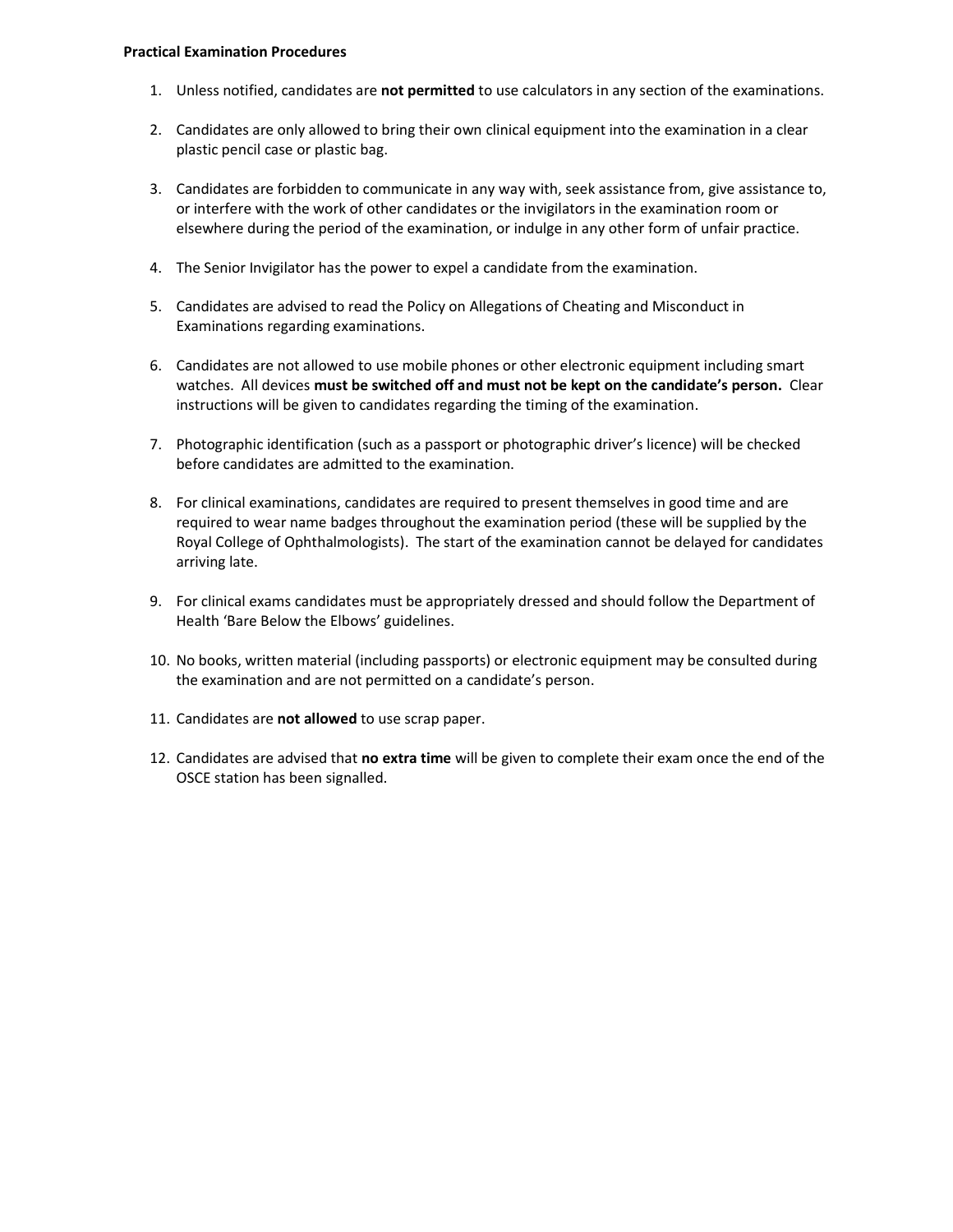## Eligibility – Part 2 FRCOphth Oral Component

A candidate will be eligible to enter the Part 2 FRCOphth Oral Component provided he/she:

- a) has passed the Part 1 FRCOphth Component. ALSO
- b) has passed the Refraction Certificate Component. ALSO
- c) has passed the Part 2 Fellowship Written Component, at a date later than 1 September 2014, within the last seven calendar years.

## Condition of the Examination

There is no specific training requirement to enter this examination but it is aimed at trainees in years 4-7 of ophthalmic specialist training, who are at the end of their general ophthalmic training (ie not sub-specialty) and who are being considered as suitable to practise independently. Candidates are unlikely to successfully complete this examination without a significant period of training in ophthalmology.

Please note that from 1 August 2014, candidates will be permitted a maximum of four attempts in which to pass the Part 2 FRCOphth Oral Component. Examination attempts prior to August 2014 will be discounted. From August 2014 candidates who are eligible to sit either the Fellowship Assessment or the Part 2 FRCOphth examination are permitted four attempts each for the Part 2 FRCOphth Written and Oral components or four attempts for the Fellowship Assessment.

Candidates in OST will be required to pass this examination by the end of year seven of ophthalmic specialist training.

An examination can be taken before the candidate enters the relevant GMC-approved training programme or when they are on a break in the programme.

The pass will be considered current as long as the candidate enters or re-enters the programme within seven years of passing the examination and satisfies any other currency requirements.

A pass in an examination taken after completing a run-through or higher training programme will not be acceptable for a certificate of completion of training. In that situation, doctors may be able to demonstrate equivalence via the CESR or CEGPR process.

There will be a limited number of spaces available for the Part 2 FRCOphth Oral Component. Should the number of applications exceed the examination spaces available the Examinations Committee have agreed the following criteria will be applied:

- Priority will be awarded, in the first instance, to applicants in years 5-7 of Ophthalmic Specialist Training (OST).
- Should additional spaces be available, second priority will then be awarded to candidates who have previously applied but not been allocated a place.
- All remaining places will be awarded on a first come, first served basis.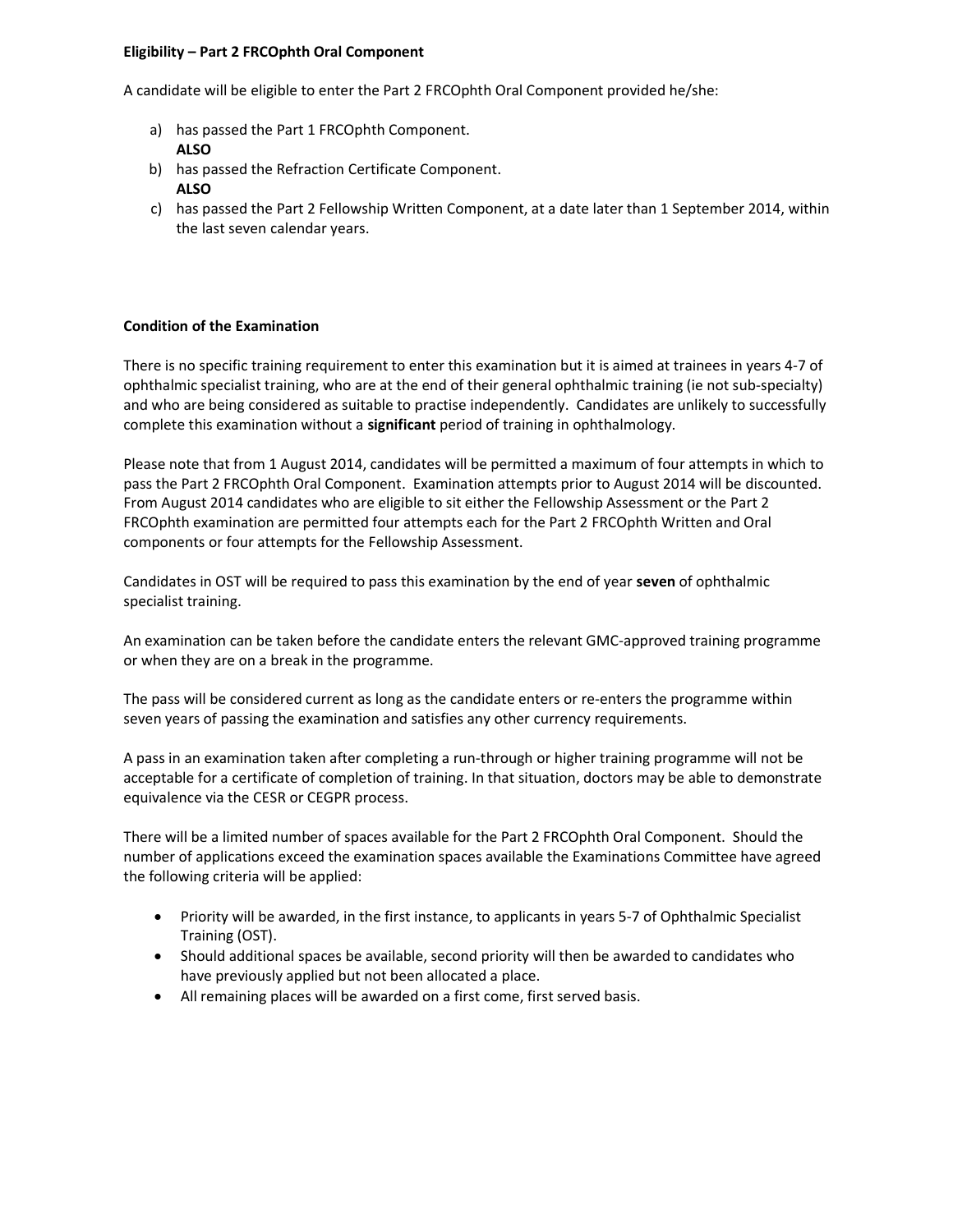## CODE OF CONDUCT FOR EXAMINATION APPLICANTS AND CANDIDATES

The College's code of conduct can be found on our website, at the following link:

https://www.rcophth.ac.uk/wp-content/uploads/2014/11/Code-of-Conduct-Examination-candidatesand-applicants-20170404.pdf

# ALLEGATIONS OF CHEATING AND MISCONDUCT IN EXAMINATIONS

Further information regarding the College's Policy on Allegations of Cheating and Misconduct in Examinations can be found on our website, at the following link:

https://www.rcophth.ac.uk/wp-content/uploads/2018/11/Policy-on-Allegations-of-Cheating-and-Misconduct-20181008.pdf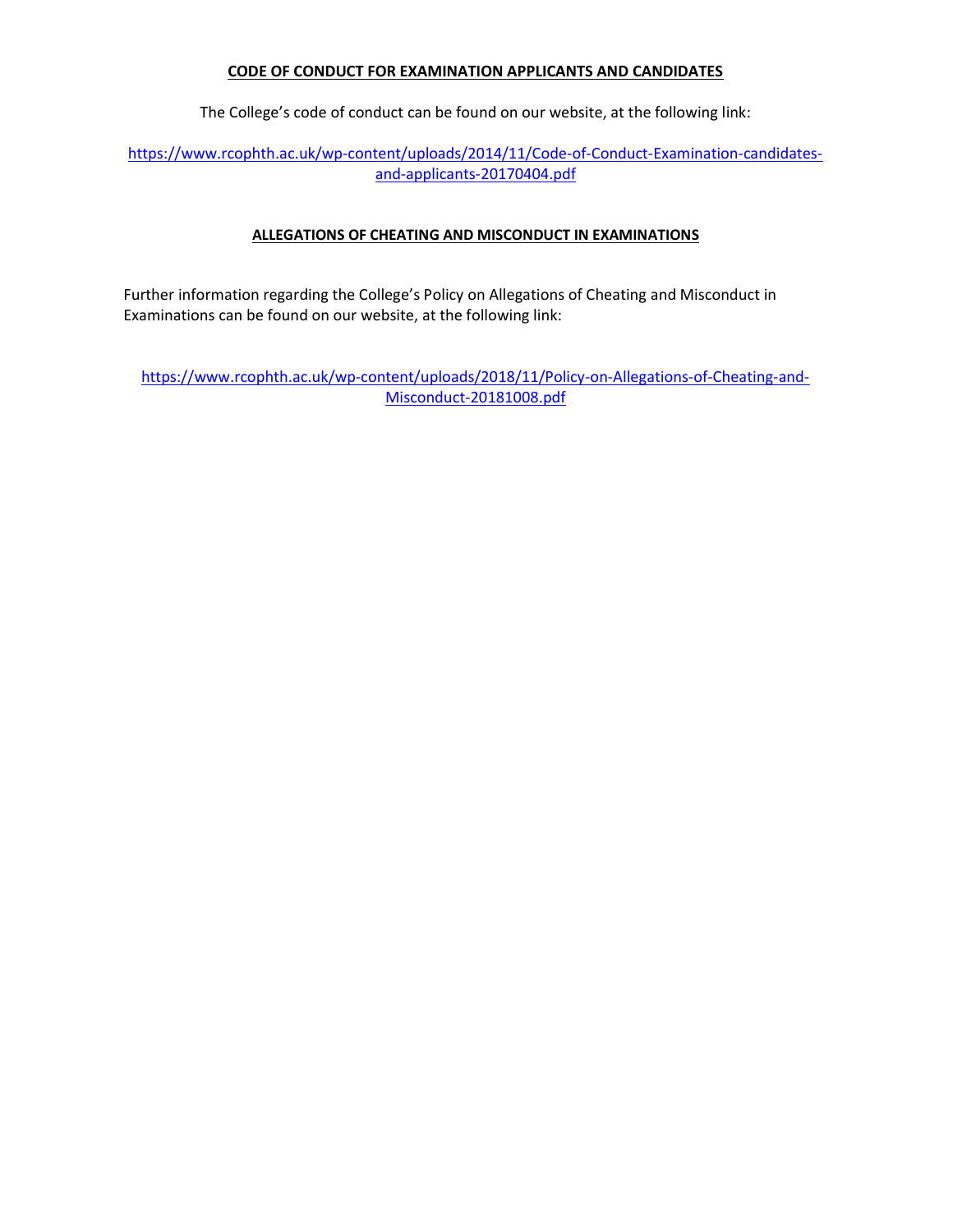## Appeals Procedure

The College's appeal procedure is available online at https://www.rcophth.ac.uk/examinations/policiesprocedures/

## Language Requirements

All examinations run by the Royal College of Ophthalmologists are conducted in English.

Although candidates are not expected to undertake examinations such as IELTS or PLAB it is expected that candidates should be equivalent to IELTS Level 7.

## Preparing for the examinations

The Royal College of Ophthalmologists recommends that candidates preparing for examinations should:

- Read the appropriate text, syllabi and curriculum for the relevant examination.
- Gain clinical experience in ophthalmology in hospitals. This may also include working within other specialties such and Medicine and Pathology.
- Attend courses A list of courses for examinations can be found on the College website (the College does not run or endorse any of the listed courses).
- Ensure they are familiar with principles and values of the General Medical Council's Good Medical Practice (http://www.gmc-uk.org).

Candidates may also find useful information from the National Advice Centre for Postgraduate Education. (http://www.nhscareers.nhs.uk/nacpme/)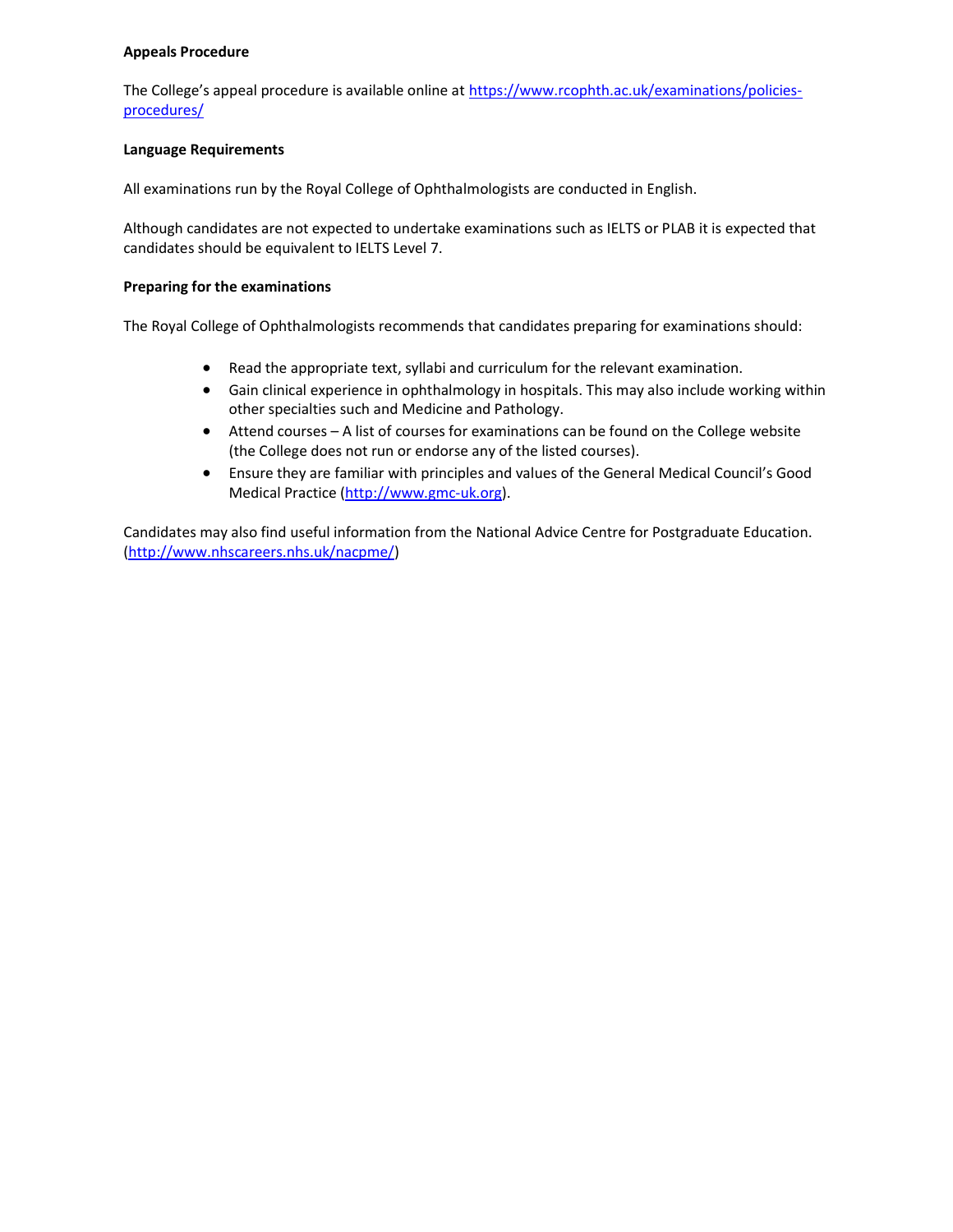## THE ROYAL COLLEGE OF OPHTHALMOLOGISTS

#### PART 2 FRCOPHTH ORAL EXAMINATION

#### TIMETABLE 2022

# October 2022 – Chennai, India

| <b>Opening Date for Receipt of Applications:</b> | 27 June 2022          |
|--------------------------------------------------|-----------------------|
| <b>Closing Date for Receipt of Applications:</b> | <b>22 August 2022</b> |

Oral Examination

Tues 19 – Weds 20 October 2022 Chennai, India

Provisional timetable:

19 October 2022 Structured Viva examination 20 October 2022 Multi-station video clinical examination

# November 2022 – Oxford, United Kingdom

| <b>Opening Date for Receipt of Applications:</b> | 25 July 2022      |
|--------------------------------------------------|-------------------|
| <b>Closing Date for Receipt of Applications:</b> | 19 September 2022 |

## Oral Examination

Mon 14 – Fri 18 November 2022 Oxford, United Kingdom

| Provisional timetable: |  |
|------------------------|--|
| 14 November 2022       |  |
| 15 November 2022       |  |

Structured Viva examination Structured Viva examination 16 November 2022 Multi-station video clinical examination 17 November 2022 Multi-station video clinical examination 18 November 2022 Multi-station video clinical examination

# November 2022 – Cairo, Egypt

| <b>Opening Date for Receipt of Applications:</b> | 8 August 2022  |
|--------------------------------------------------|----------------|
| <b>Closing Date for Receipt of Applications:</b> | 3 October 2022 |

Oral Examination

Tues 29 – Weds 30 November 2022 Cairo, Egypt

| Provisional timetable: |                                          |
|------------------------|------------------------------------------|
| 29 November 2022       | Structured Viva examination              |
| 30 November 2022       | Multi-station video clinical examination |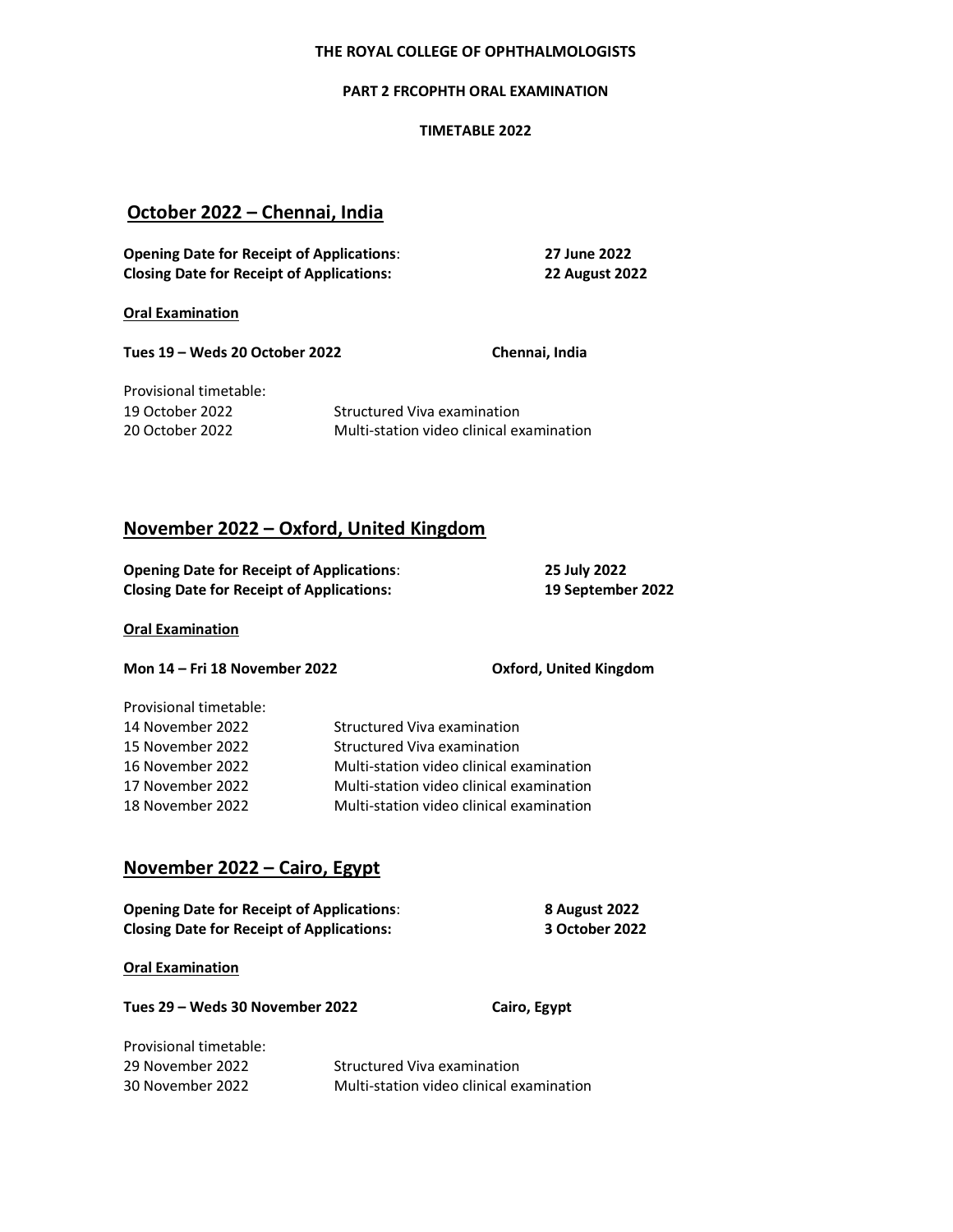## The Part 2 FRCOphth Examination

The Part 2 FRCOphth is a synoptic exit examination that uses several different and complementary assessment methods. Success in this examination allows a doctor to become a Fellow of the Royal College of Ophthalmologists. It is a necessary but insufficient requirement for completion of specialty training in the UK. The examination is blueprinted against the General Medical Council's Good Medical Practice and the detailed learning outcomes of the curriculum for Ophthalmic Specialist Training (OST), which has been approved by the GMC.

Candidates are expected to demonstrate a depth of knowledge and understanding expected of an independent specialist (consultant) not sub-specialising in the field being tested. Candidates are required to pass this examination by the end of year seven of ophthalmic specialist training. Candidates in OST should note that a pass achieved after completion of the training programme will not be considered towards the award of a CCT. From 1 August 2014, candidates will be permitted a maximum of four attempts in which to pass the Part 2 FRCOphth Oral Component. Examination attempts prior to August 2014 will not be included when the new ruling is introduced.

Candidates are required to pass the Part 2 FRCOphth Written Component, i.e. the MCQ paper, before they are eligible to apply to sit the Part 2 FRCOphth Oral Component.

The validity of a pass in the Part 2 FRCOphth Written Component will be limited to seven calendar years. Candidates who have not successfully completed the Part 2 FRCOphth Oral Component within this time will be permitted to re-sit the written component on the proviso that they have not exhausted the permitted four attempts at the written component and retain at least one attempt at the oral component.

Candidates are advised to read the 'Instructions for Candidates for the Part 2 FRCOphth Examination' for further information on the Part 2 FRCOphth Examination.

## Part 2 FRCOphth Oral Component - Structure of the Examination

## Structured viva

The Structured Viva will consist of a series of five stations, each of which will be timed for precise periods of ten minutes. Station 6 of the OSCE, Communication Skills, will not be conducted in a clinical setting and will be held at the same time as the Structured Viva, lasting for a precise period of ten minutes.

The stations are set out as follows:

- Station 1: Patient investigations and data interpretation
- Station 2: Patient management 1
- Station 3: Patient management 2
- Station 4: Attitudes, ethics and responsibilities
- Station 5: Audit, research and evidence based practice and Health promotion and disease prevention

One examiner will be present at each station for the duration of the cycle, except in the case of the Communication Skills station, where there will be two examiners present (one consultant ophthalmologist and one Lay examiner).

## Objective Structured Clinical Examination (OSCE)

The OSCE will consist of a series of five stations, each of which will be timed for a precise period of 20 minutes. Station 6, Communication Skills, will not be conducted in a clinical setting and will be held at the same time as the Structured Viva, lasting for a precise period of 10 minutes.

The stations are set out as follows:

- Station 1: Anterior Segment
- Station 2: Glaucoma and Lid
- Station 3: Posterior Segment.
- Station 4: Strabismus and Orbit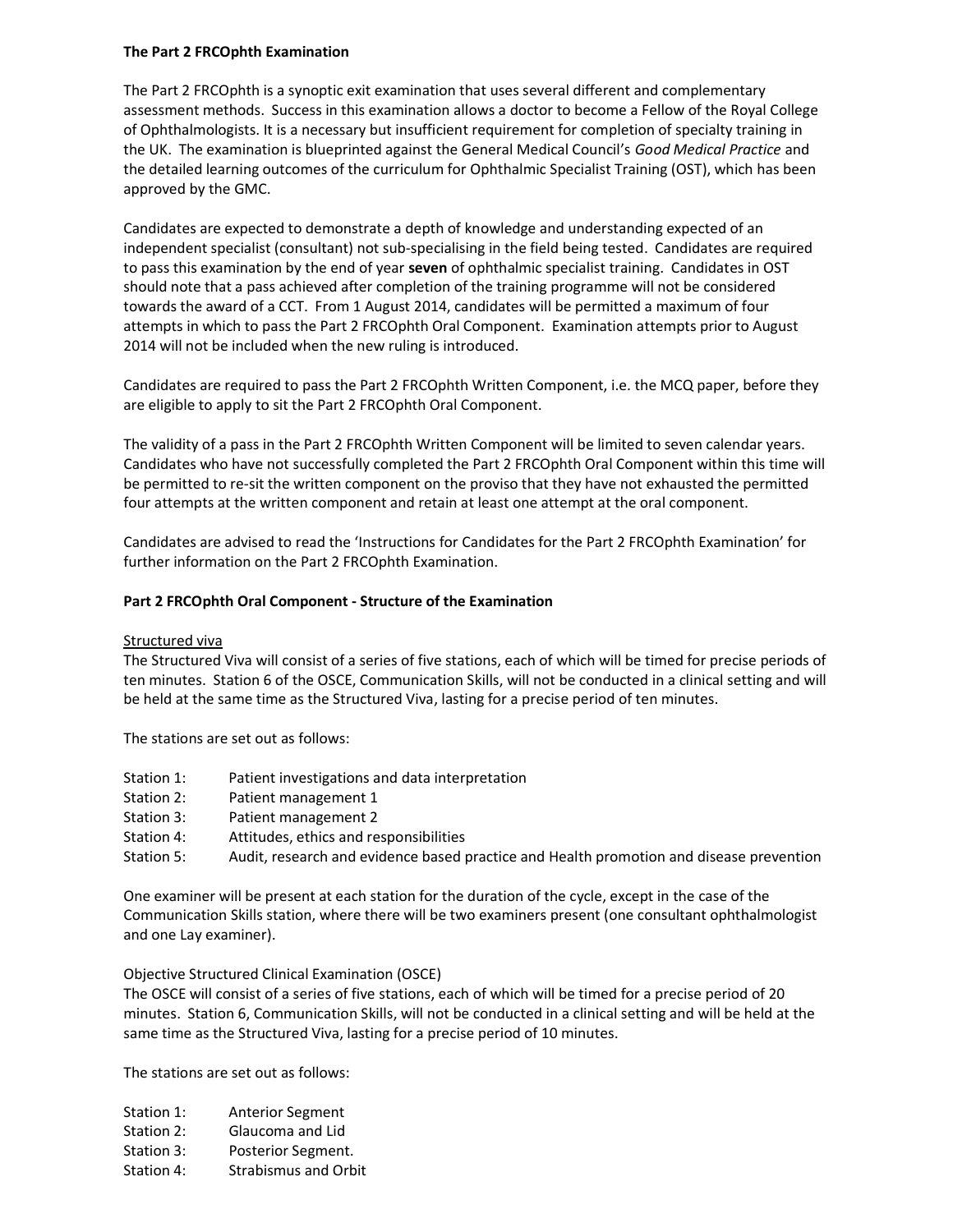Station 5: Neuro-ophthalmology Station 6: Communication Skills (takes place logistically with viva aspect of the exam)

Two examiners will be present at each station for the duration of the cycle. In station 6, an ophthalmologist is paired with a trained lay examiner. Other than the communications skills station, the examination will take the form of short cases.

The candidate will be examined on a mixture of videos and real patients per station, being asked on a specific area on each case. The ratio of videos and patients for each station will be as follows:

- Station 1: Anterior Segment (1 patient and 2 videos)
- Station 2: Glaucoma and Lid (1 patient and 2 videos)
- Station 3: Posterior Segment (1 patient and 2 videos)
- Station 4: Strabismus and Orbit (1 patient and 2 videos)
- Station 5: Neuro-ophthalmology (3 patients)
- Station 6: Communication Skills (1 simulated patient)

## Red Flags

Candidates whose performance in any viva or OSCE station has given the examiners cause for concern eg. indicated unsafe practice, will alert the Senior Examiner by way of a 'red flag' on the iPad marksheet. The cause for concern must be documented clearly on the marksheet. Candidates receiving a red flag should reflect that their practice has been deemed particularly poor by the examiner/s and should discuss this with their Educational Supervisor.

## Standard Setting

All examinations are standard set. The OSCE and structured vivas are standard set using the borderline candidate method. All questions are reviewed in the light of performance and modified accordingly.

## Part 2 FRCOphth Oral Result

To pass the Part 2 FRCOphth Oral Component, candidates are required to pass both components (Structured Viva and OSCE) although some degree of cross compensation will be allowed (see below). If awarded a fail, candidates must re-sit the entire oral examination, even if a pass was previously achieved in any section.

## Cross Compensation

If a candidate marginally fails the Structured Viva, their total marks for both the Viva and the OSCE will be added together. If this mark exceeds the combined pass marks for both papers, they will be allowed to pass the examination. It is NOT possible to compensate a poor OSCE with a good Structured Viva result.

## Notification of Results

The results of the Part 2 FRCOphth Oral Component will be released four weeks after the final day of examinations once verified by the Senior Examiner. Final results will be sent to candidates by email only and the pass list will be displayed on the College website.

Examiners and candidates are not permitted to telephone the College for examination results.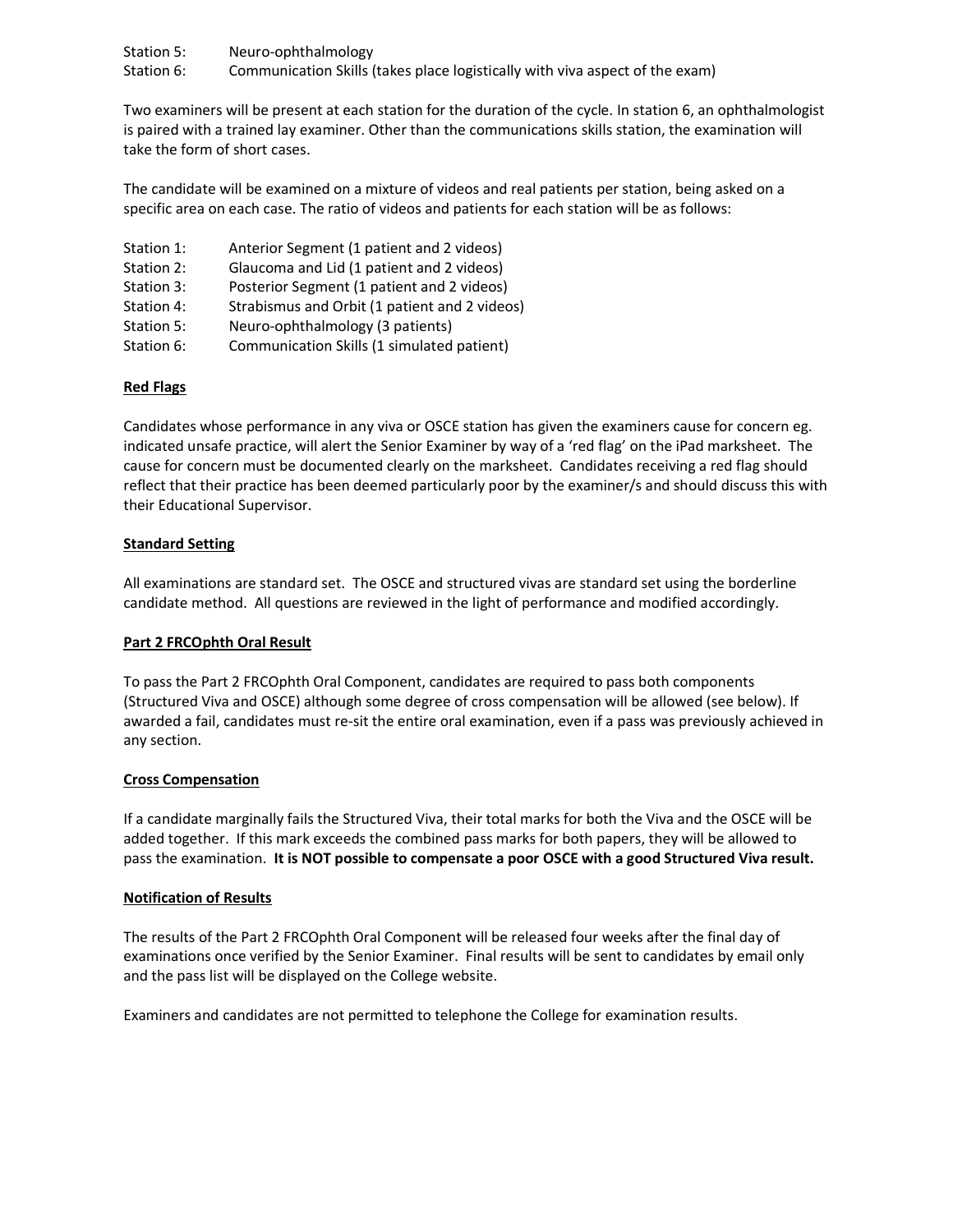## Part 2 FRCOphth Examination Syllabus

The Fellowship of the Royal College of Ophthalmologists examinations are designed to assess the knowledge, skills and professional attitudes required of a doctor who wishes to practise as an ophthalmologist in the United Kingdom. A pass in the Part 1 FRCOphth, Refraction Certificate and Part 2 FRCOphth examinations represents a high level of achievement. The FRCOphth is a necessary but insufficient requirement for the Certificate of Completion for Training in Ophthalmology.

The examinations that comprise the FRCOphth are based upon the curriculum for ophthalmic specialist training and candidates are strongly advised to become familiar with the curriculum (available at: http://curriculum.rcophth.ac.uk/).

The Part 2 FRCOphth Oral Component consists of two assessment formats:

- **•** structured viva and
- objective structured clinical examinations (OSCE).

The Part 2 FRCOphth Oral Component is a synoptic examination that cover all areas of RCOphth OST curriculum. Those areas of the curriculum where workplace based assessment has been used as continuous assessment throughout training are less likely to feature in the written component but may be assessed in the structured viva and objective structured clinical examinations (OSCE) sections of the oral component.

The syllabus for each part of the examination is intended as a guide only and candidates are advised that all parts of the ophthalmic specialist training curriculum can be assessed in all parts of the examination.

Syllabus for the Oral Component

## Syllabus for the Structured Viva Page 16

(patient investigations; patient management; practical skills; surgical skills; health promotion and disease prevention; information handling; basic and clinical sciences; attitudes, ethics and responsibilities; decision making, clinical reasoning and judgement; and role in health service)

## Syllabus for the OSCE **Page 19**

(clinical assessment; patient investigations; patient management; practical skills; communication; information handling; basic and clinical sciences; attitudes, ethics and responsibilities; and decision making, clinical reasoning and judgement)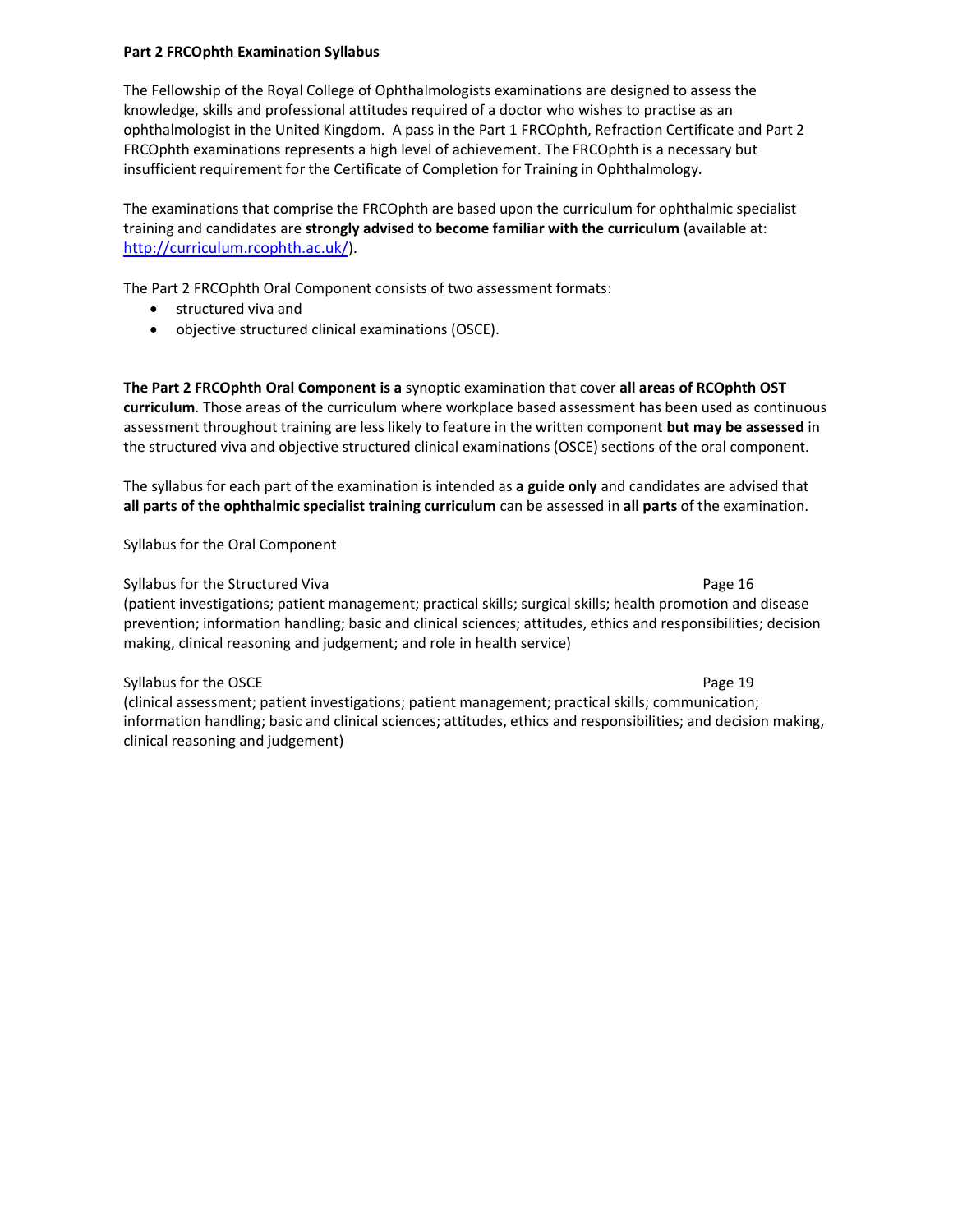Syllabus for the Oral Component

Syllabus for the Structured Viva

This aspect of the exam may explore competence in any of the learning outcomes from the RCOphth OST curriculum. The specific learning outcomes from the RCOphth OST curriculum that the structured viva of the Part 2 FRCOphth Oral Component assesses are:

Patient Investigation (PI)

- PI1 Orthoptic assessment
- PI2 Assessment of corneal shape, structure and thickness
- PI3 Retinal and optic nerve imaging
- PI4 Ocular angiography
- PI5 Ultrasonography
- PI6 Radiology and other neuro-imaging
- PI7 Ocular and neuro-physiology
- PI8 Biochemistry
- PI9 Haematology
- PI10 Pathology
- PI11 Microbiology
- PI12 Biometry
- PI13 Fields (automated, manual)
- PI14 Immunology and allergy testing
- PI15 Urinalysis
- PI16 Bone scans

Patient Management (PM)

- PM1 Formulate and agree a management plan
- PM2 Appropriate use of triage
- PM3 Prescribe and administer appropriate local and systemic therapy
- PM4 To select appropriate cases for surgery
- PM5 To prepare patients for surgery
- PM6 Assess progress of disease
- PM7 Recognise and manage local and systemic complications of treatment
- PM8 Apply emergency management of medical problems and first aid
- PM9 Manage anaphylaxis and cardiopulmonary resuscitation
- PM10 Visual standards
- PM11 Low vision aids and visual impairment registration
- PM12 To involve, and make appropriate referrals to, medical and non-medical colleagues
- PM13 Systemic implications
- PM14 Spectacle lenses
- PM15 Contact lenses
- PM16 Refractive Surgery
- PM17 Laser treatment selection
- PM18 Diet and nutrition

Surgical Skills (SS)

- SS4 Perform cataract surgery
- SS5 Undertake surgical measures to lower intraocular pressure
- SS6 Perform surgical repair of ocular and adnexal tissues after trauma
- SS7 Perform surgical management of lid problems
- SS8 Perform surgical measures for the protection of the ocular surface
- SS9 Perform lateral canthotomy and cantholysis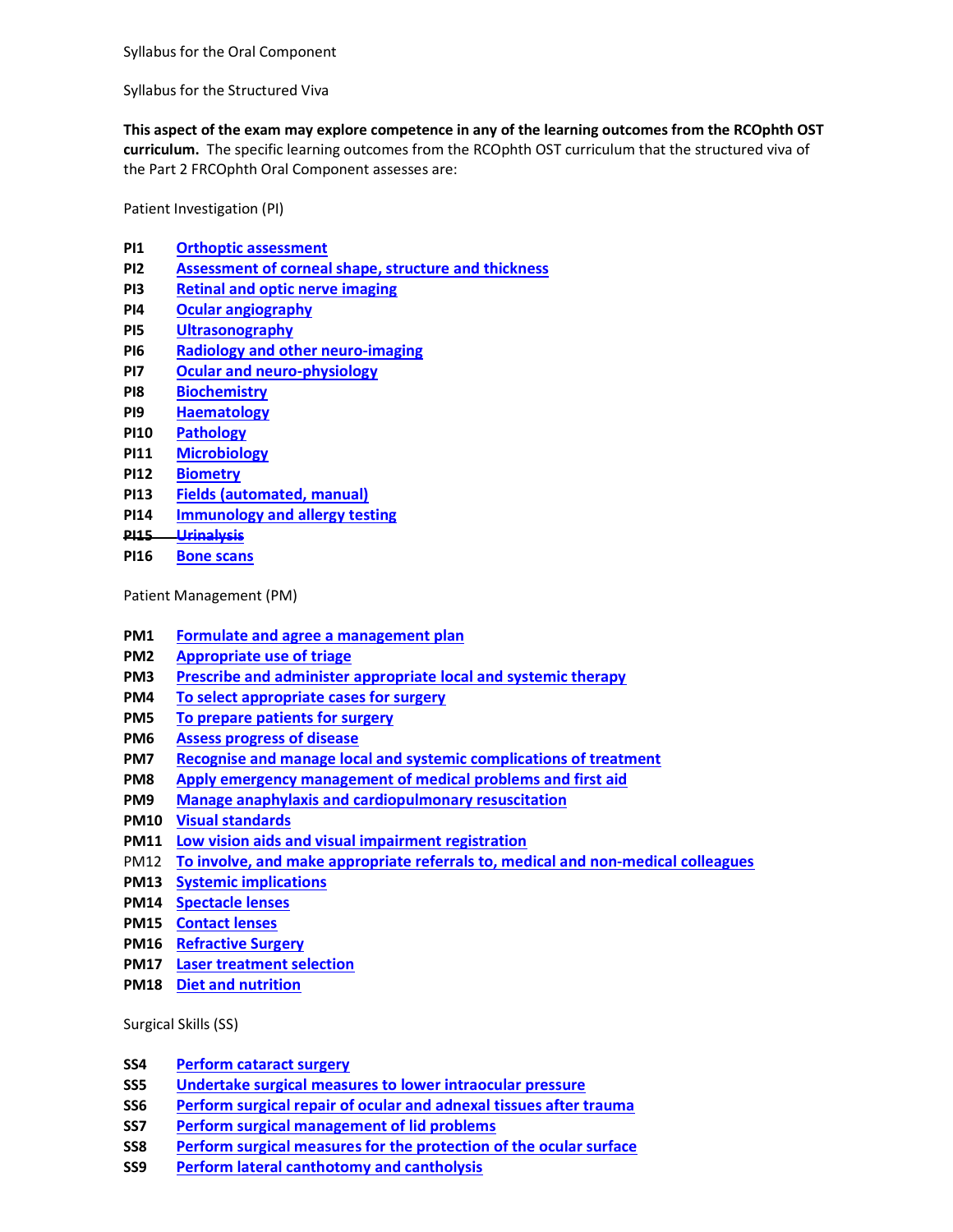- SS10 Biopsy ocular and adnexal tissues
- SS13 Remove the eye when indicated
- SS14 Apply appropriate laser for the management of the lens capsule
- SS15 Apply appropriate laser for the management of raised IOP
- SS16 Apply appropriate laser for the management of retinal problems

Health Promotion and Disease Prevention (HPDP)

- HPDP1 Promote the value, and assist in the organisation, of screening for eye disease
- HPDP2 Prevent contagion and cross infection

HPDP3 Notify and facilitate contact tracing of communicable diseases

- HPDP4 Promote issues of injury prevention, especially in regard to protective eyewear
- HPDP5 Implement risk reduction strategies relating to ophthalmic and relevant systemic diseases
- HPDP6 Provide advice on contact lens care
- HPDP7 Take appropriate care of laser and diagnostic contact lenses
- HPDP8 Give advice on the avoidance of allergens and other triggers
- HPDP9 Promote appropriate immunization
- HPDP10 Understand the implications of investigations and therapeutics during pregnancy
- HPDP11 Make recommendations for bone protection
- HPDP12 Follow local and national guidance with regards to prophylaxis

Information Handling (IH)

- IH1 Use appropriate learning resources, including electronic reference source
- IH2 Use appropriate paper-based and electronic records, databases and statistical packages
- IH3 Guidelines
- IH4 Maintain a personal portfolio
- IH5 Use appropriate IT and email facilities
- IH6 Manage patient referrals
- IH7 Manage waiting lists
- IH8 Be actively involved in national databases
- IH9 Use audit/Committee on Safety of Medicines(yellow card)/critical incident reporting data

sheets

Basic and Clinical Sciences (BSC)

- BCS1 Anatomy
- BCS2 Physiology
- BCS3 Biochemistry and cell biology
- BCS4 Pathology
- BCS5 Growth, development and senescence
- BCS6 Optics and medical physics
- BCS7 Clinical Ophthalmology
- BCS8 Therapeutics
- BCS9 General Medicine and Neurology
- BCS10 Clinical psychology
- BCS11 Medical sociology
- BCS12 Laser
- BCS13 Epidemiology/Evidence Based Medicine
- BCS14 Instruments
- BCS15 Statistics
- BCS16 Genetics
- BCS17 Economics

Attitudes, Ethics and Responsibilities (AER)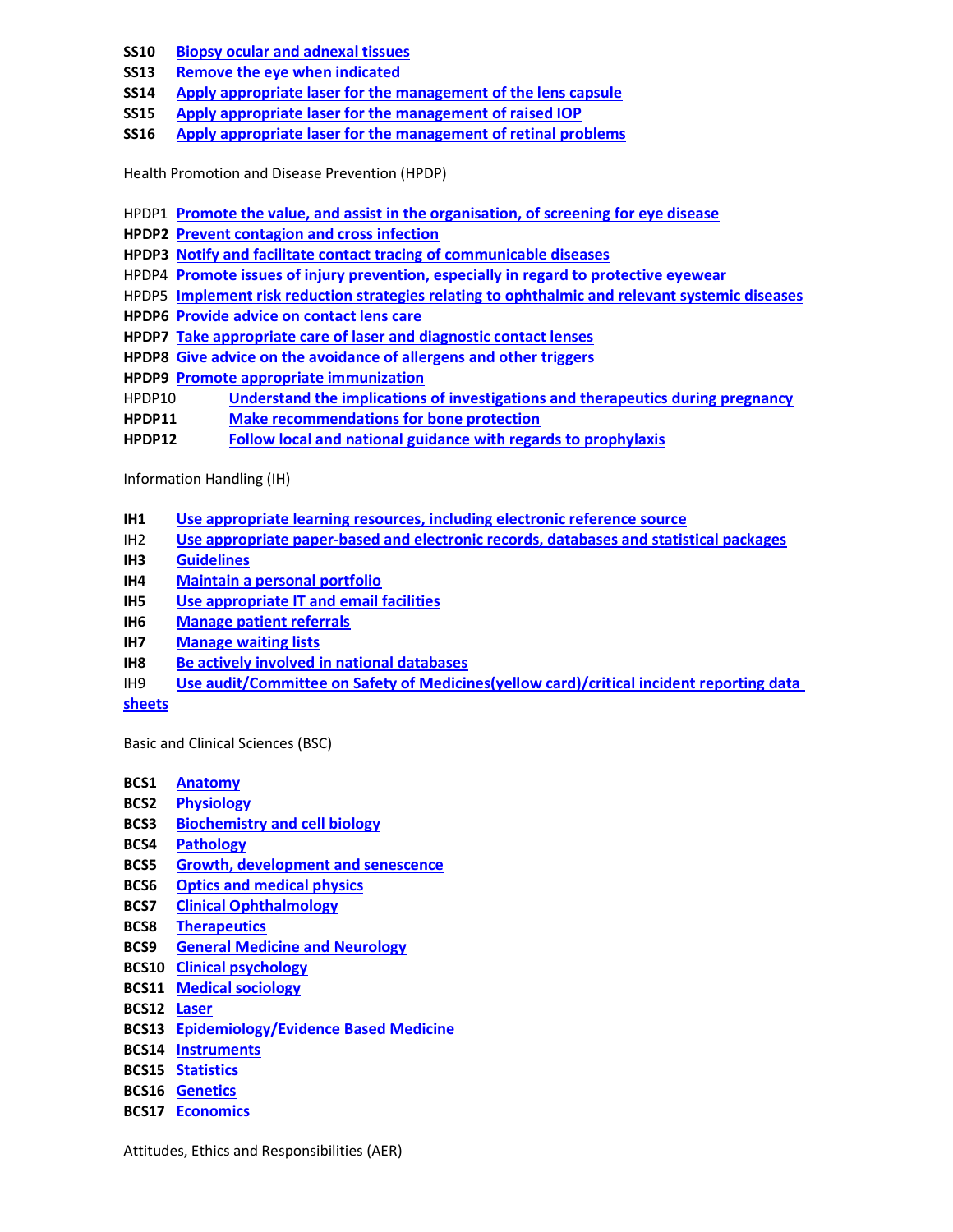AER6 Able to recognise and work within the limits of personal knowledge, skills and

understanding (reflective practice)

AER7 Prepared to seek help and advice when appropriate

AER8 Prepared to seek feedback from all colleagues in the multi professional team (360 degree feedback)

AER9 Engaged in appraisal and revalidation

AER10 Ethical approach to clinical care, especially in relation to the appropriate use of resources, clinical research and issues of equality and diversity

AER11 Aware of issues of probity and possible conflict of interest in professional practice

AER12 Application of the Duties of a Doctor as published by the GMC

AER13 Application of legislation with regard to data protection and its relevance to health care

AER14 Application of the law in relation to the use of human tissue

AER15 Aware of the responsibilities of an ophthalmologist in child protection

AER16 Able to manage time effectively and deal with stress

Decision Making, Clinical Reasoning and Judgment (DMCRJ)

DMCRJ2 Departmental audit DMCRJ3 Personal audit DMCRJ4 Research DMCRJ5 Service management

Role in the Health Service (HS)

HS1 Understands how the health service is organised

HS2 Understands the principles and practice of clinical governance

HS3 Understands and applies the principles in the GMC document "Good Medical Practice"

HS4 Recognises and accepts the responsibilities and role of the ophthalmologist in relation to other healthcare professionals

HS5 Recognises and accepts the responsibilities and role of the ophthalmologist as the leader and member of a multi-professional clinical team

HS6 Recognises and accepts the responsibilities and role of the ophthalmologist in the protection of children and others with special needs

HS7 Recognises and accepts the responsibilities and role of the ophthalmologist in the provision of optimum healthcare for the community

HS8 Recognises and accepts the responsibilities and role of the ophthalmologist as a researcher

HS9 Recognises and accepts the responsibilities and role of the ophthalmologist as a teacher and trainer

HS10 Recognises and accepts the responsibilities and role of the ophthalmologist as a clinical manager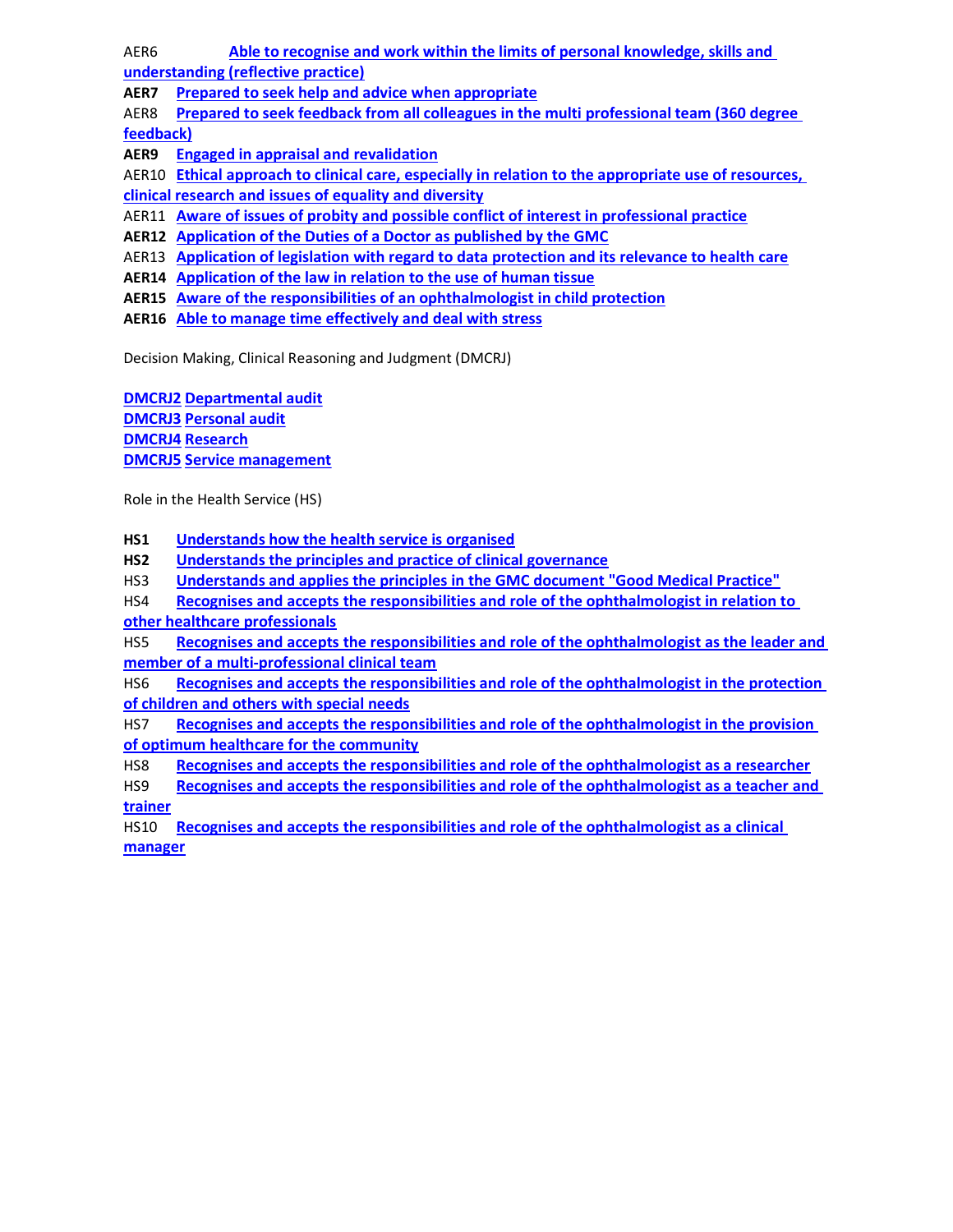Syllabus for the OSCE

This aspect of the exam may explore competence in any of the learning outcomes from the RCOphth OST curriculum. The specific learning outcomes from the RCOphth OST curriculum that the OSCE of the Part 2 FRCOphth Oral Component assesses are:

Clinical Assessment (CA)

- CA1 Take a focused clinical history
- CA2 Assess vision
- CA3 Assessment and interpretation of visual fields by confrontation
- CA4 Demonstrate and teach the appropriate use of the Amsler chart to patients
- CA5 Performance of a complete external eye examination
- CA6 Examination of the pupils and perform diagnostic pharmacological tests
- CA7 Perform a cover test and assess ocular motility
- CA8 Measure intraocular pressure using applanation tonometry
- CA9 Perform Slit lamp biomicroscopy of the anterior segment using appropriate illumination techniques and stains, and diagnostic contact lenses
- CA10 Examine the fundus using appropriate techniques
- CA11 Perform a focused general medical examination taking into account the associations
- between systemic and ophthalmic diseases
- CA12 Perform a basic paediatric and developmental examination taking into account the associations between systemic and ophthalmic diseases

CA13 Perform a focused neurological examination taking into account the associations between systemic and ophthalmic diseases

CA14 Examine the neck taking into account the associations between systemic and ophthalmic diseases

CA15 Examine the skin and joints taking into account the associations between systemic and ophthalmic diseases

CA16 Formulate a differential diagnosis

Patient Investigation (PI)

- PI1 Orthoptic assessment
- PI2 Assessment of corneal shape, structure and thickness
- PI3 Retinal and optic nerve imaging
- PI4 Ocular angiography
- PI5 Ultrasonography
- PI6 Radiology and other neuro-imaging
- PI7 Ocular and neuro-physiology
- PI8 Biochemistry
- PI9 Haematology
- PI10 Pathology
- PI11 Microbiology
- PI12 Biometry
- PI13 Fields (automated, manual)
- PI14 Immunology and allergy testing
- PI15 Urinalysis
- PI16 Bone scans

Patient Management (PM)

- PM1 Formulate and agree a management plan
- PM4 To select appropriate cases for surgery
- PM6 Assess progress of disease
- PM7 Recognise and manage local and systemic complications of treatment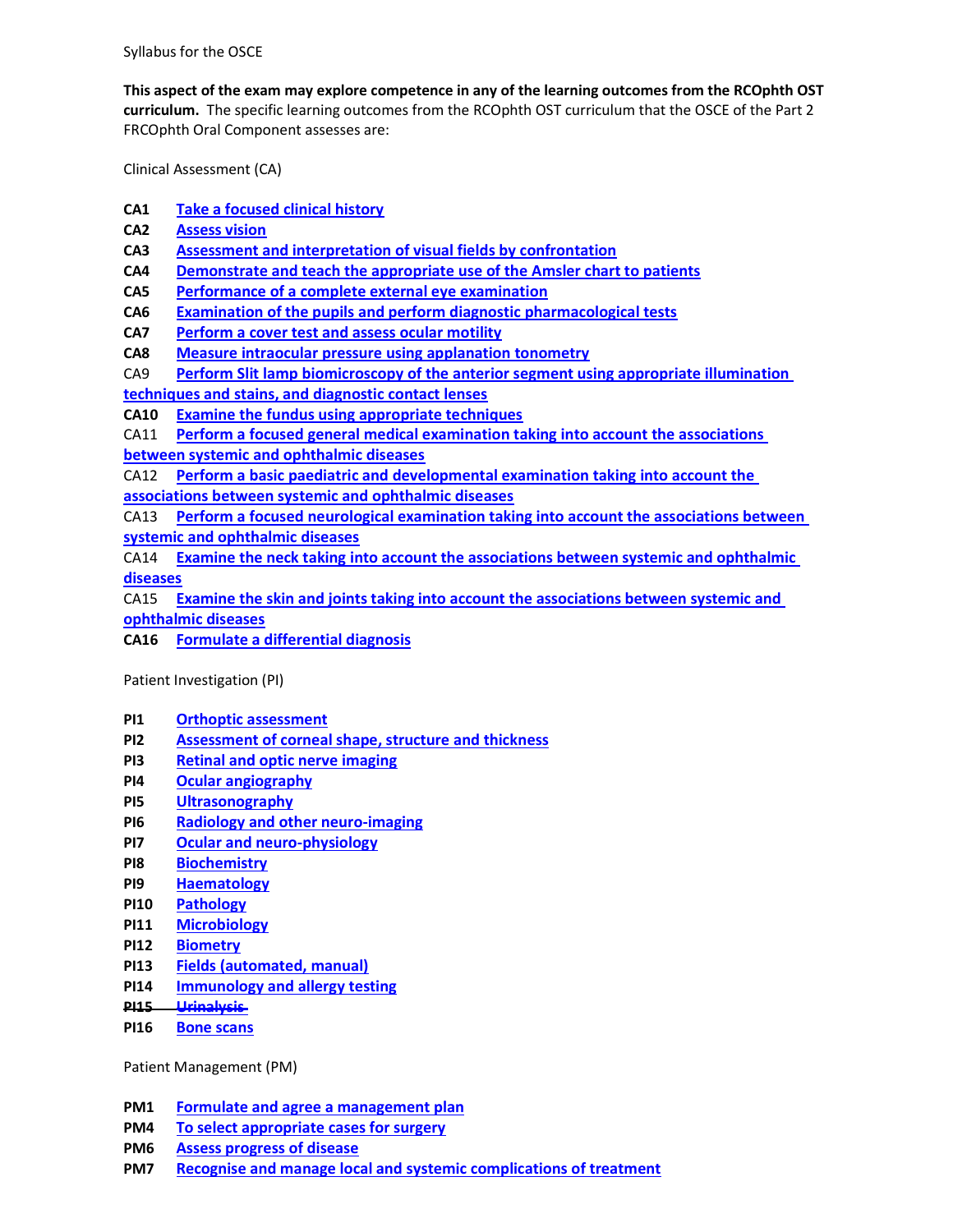- PM8 Apply emergency management of medical problems and first aid
- PM9 Manage anaphylaxis and cardiopulmonary resuscitation
- PM10 Visual standards
- PM11 Low vision aids and visual impairment registration
- PM13 Systemic implications
- PM14 Spectacle lenses
- PM15 Contact lenses
- PM16 Refractive Surgery
- PM17 Laser treatment selection
- PM18 Diet and nutrition

Practical Skills (PS)

PS1 Recognise and assist with the special needs of people with visual impairment in the clinical environment

- PS2 Perform a refractive assessment and provide an optical prescription
- PS8 Assess lacrimal function
- PS18 Demonstrate lid hygiene to a patient
- PS21 Perform the correct hand hygiene technique

Communication (C)

- C1 Establish a good rapport with patients and relatives
- C2 Communicate effectively and sensitively with patients, relatives and carers, particularly with

regard to active listening, questioning and conclusion

- C3 Deliver information
- C4 Advise patients and their relatives or carers of the availability of sources of information
- C5 Obtain valid consent from the patient according to GMC guidelines, paying particular
- attention to the patient's level of understanding and mental state (and also that of the parents, relatives or carers when appropriate)
- C6 Communicate potentially upsetting information in an appropriate manner ('breaking bad news')

C7 Communicate appropriately when there are language and other potential barriers to effective communication

- C8 Aware of the importance of non-verbal communication
- C10 Be able to communicate succinctly and effectively with other professionals
- C11 Keep clinical records
- C12 Write and dictate clearly and effectively

Information Handling (IH)

## IH2 Use appropriate paper-based and electronic records, databases and statistical packages

IH5 Use appropriate IT and email facilities

Basic and Clinical Sciences (BCS)

- BCS1 Anatomy
- BCS2 Physiology
- BCS3 Biochemistry and cell biology
- BCS4 Pathology
- BCS5 Growth, development and senescence
- BCS6 Optics and medical physics
- BCS7 Clinical Ophthalmology
- BCS8 Therapeutics
- BCS9 General Medicine and Neurology
- BCS10 Clinical psychology